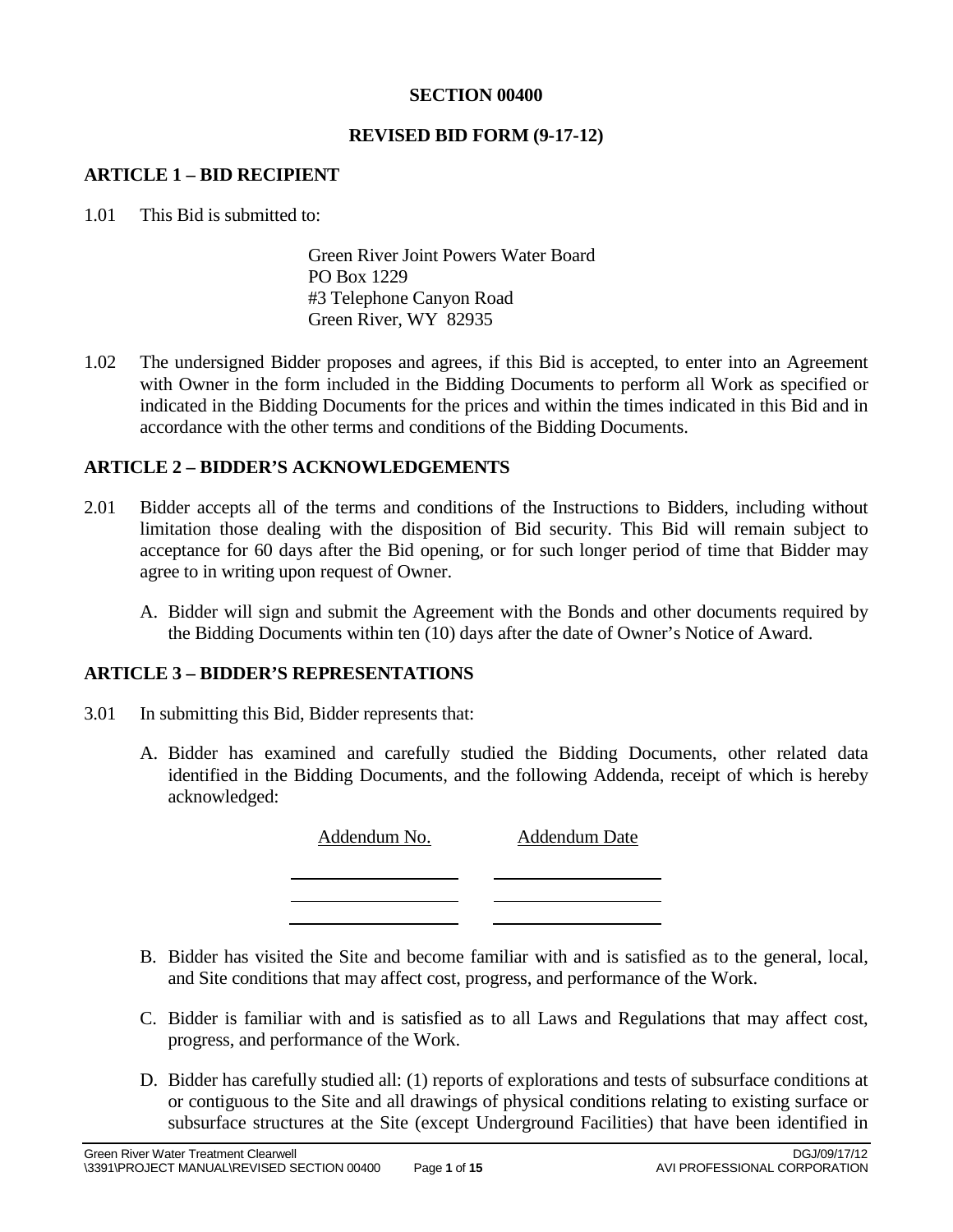SC-4.02 as containing reliable "technical data," and (2) reports and drawings of Hazardous Environmental Conditions, if any, at the Site that have been identified in SC-4.06 as containing reliable "technical data."

- E. Bidder has considered the information known to Bidder; information commonly known to contractors doing business in the locality of the Site; information and observations obtained from visits to the Site; the Bidding Documents; and the Site-related reports and drawings identified in the Bidding Documents, with respect to the effect of such information, observations, and documents on (1) the cost, progress, and performance of the Work; (2) the means, methods, techniques, sequences, and procedures of construction to be employed by Bidder, including applying the specific means, methods, techniques, sequences, and procedures of construction expressly required by the Bidding Documents; and (3) Bidder's safety precautions and programs.
- F. Based on the information and observations referred to in Paragraph 3.01.E above, Bidder does not consider that further examinations, investigations, explorations, tests, studies, or data are necessary for the determination of this Bid for performance of the Work at the price(s) bid and within the times required, and in accordance with the other terms and conditions of the Bidding Documents.
- G. Bidder is aware of the general nature of work to be performed by Owner and others at the Site that relates to the Work as indicated in the Bidding Documents.
- H. Bidder has given Engineer written notice of all conflicts, errors, ambiguities, or discrepancies that Bidder has discovered in the Bidding Documents, and the written resolution thereof by Engineer is acceptable to Bidder.
- I. The Bidding Documents are generally sufficient to indicate and convey understanding of all terms and conditions for the performance of the Work for which this Bid is submitted.

# **ARTICLE 4 – BIDDER'S CERTIFICATION**

- 4.01 Bidder certifies that:
	- A. This Bid is genuine and not made in the interest of or on behalf of any undisclosed individual or entity and is not submitted in conformity with any collusive agreement or rules of any group, association, organization, or corporation;
	- B. Bidder has not directly or indirectly induced or solicited any other Bidder to submit a false or sham Bid;
	- C. Bidder has not solicited or induced any individual or entity to refrain from bidding; and
	- D. Bidder has not engaged in corrupt, fraudulent, collusive, or coercive practices in competing for the Contract. For the purposes of this Paragraph 4.01.D:
		- 1. "corrupt practice" means the offering, giving, receiving, or soliciting of any thing of value likely to influence the action of a public official in the bidding process;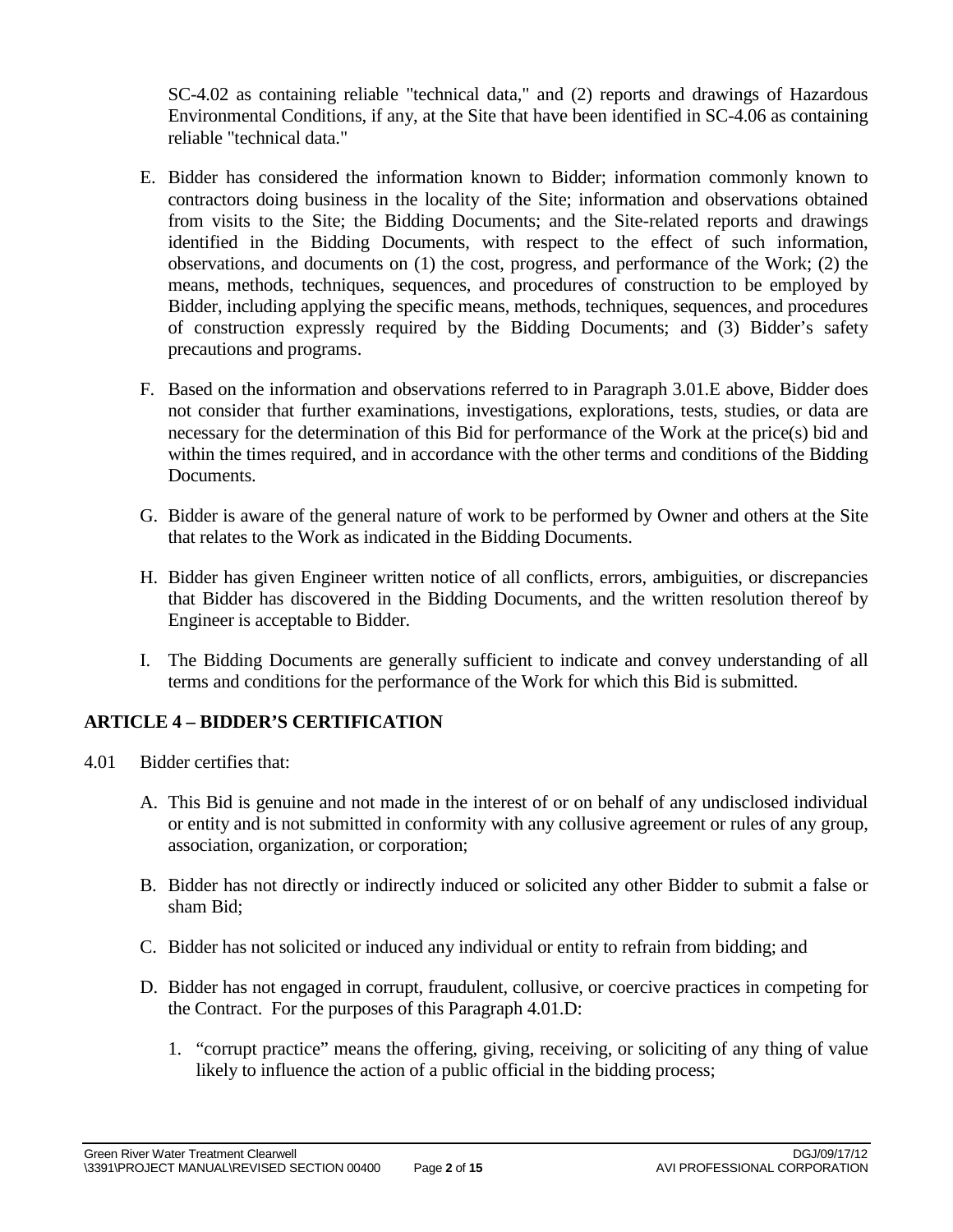- 2. "fraudulent practice" means an intentional misrepresentation of facts made (a) to influence the bidding process to the detriment of Owner, (b) to establish bid prices at artificial noncompetitive levels, or (c) to deprive Owner of the benefits of free and open competition;
- 3. "collusive practice" means a scheme or arrangement between two or more Bidders, with or without the knowledge of Owner, a purpose of which is to establish bid prices at artificial, non-competitive levels; and
- 4. "coercive practice" means harming or threatening to harm, directly or indirectly, persons or their property to influence their participation in the bidding process or affect the execution of the Contract.

# **ARTICLE 5 – BASIS OF BID**

Bidder will complete the Work in accordance with the Contract Documents for the following sum as reflected in the total on the attached itemized bid sheet:

## **Summation of Bid Totals.**

# **(Bid Summation in written words)**

**\$**

# **(Bid Summation-numeric)**

Summation: The summation is not part of the bid and is solely a matter of information for convenience in reading and comparing bids at the time of opening.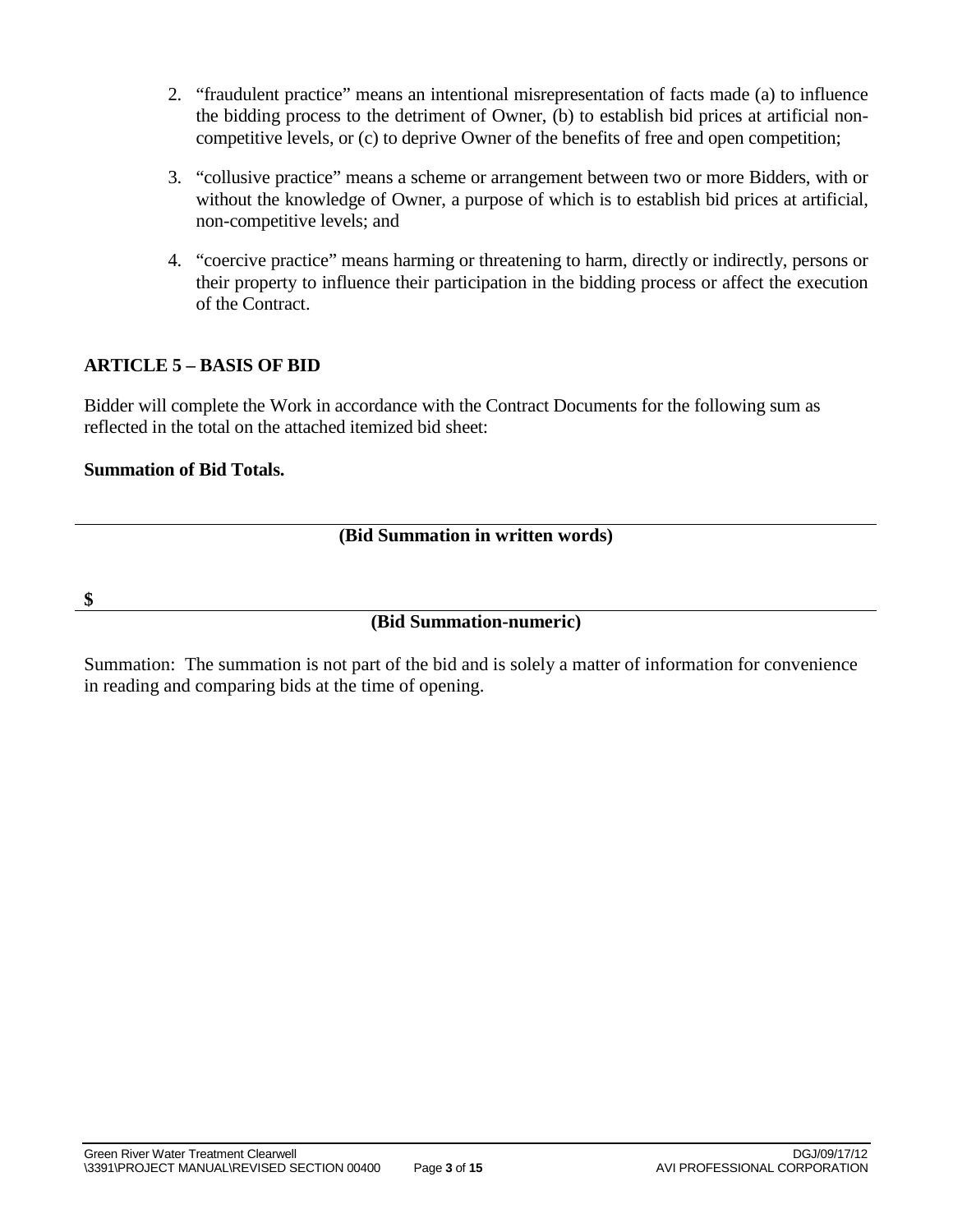## **GREEN RIVER WATER TREATMENT PLANT CLEARWELL ITEMIZED BID SCHEDULE**

| <b>ITEM</b><br>NO. | <b>DESCRIPTION</b>                                                                    | <b>UNIT</b> | <b>TOTAL</b><br><b>ESTIMATED</b><br><b>QUANTITY</b> | <b>UNIT PRICE</b> | <b>TOTAL AMOUNT</b> |
|--------------------|---------------------------------------------------------------------------------------|-------------|-----------------------------------------------------|-------------------|---------------------|
| 01020.01           | <b>Contract Bond</b>                                                                  | LS          |                                                     | \$                | \$                  |
| 01030.01           | Mobilization                                                                          | LS          |                                                     | \$                | \$                  |
| 01035.01           | Misc. Force Account                                                                   | FA          |                                                     | \$<br>30,000.00   | \$<br>30,0000.00    |
| 02200.01           | Landscape Wall & Site Grading                                                         | LS          |                                                     | \$                | \$                  |
| 03300.01           | New 4000 psi Concrete Wall                                                            | LS          |                                                     | \$                | \$                  |
| 03300.02           | Beam / End Baffle Wall Repair [2/10]*                                                 | EA          | 4                                                   | \$                | \$                  |
| 03300.03           | Interior Roof Beam/Baffle Wall Repair [4/10]*                                         | <b>CF</b>   | 12                                                  | \$                | \$                  |
| 03300.04           | <b>Hatch Modifications</b>                                                            | LS          |                                                     | \$                | \$                  |
| 03300.05           | Modify or New Hatch Ladder                                                            | EA          |                                                     | \$                | \$                  |
| 03300.06           | <b>Epoxy Crack Injection</b>                                                          | LF          | 50                                                  | \$                | \$                  |
| 03300.07           | Grout (Polyurethane) Crack Injection                                                  | LF          | 120                                                 | \$                | \$                  |
| 03300.08           | Epoxy Coat Repair @ Marriage Wall Beam<br>Connection                                  | <b>SF</b>   | 75                                                  | \$                | \$                  |
| 03300.09           | Concrete Mock-up Wall                                                                 | EA          |                                                     | \$                | \$                  |
| 07525.01           | Modified Bituminous Membrane Roofing<br>System & Vapor Retarder - Cold<br>Application | LS          |                                                     | \$                | \$                  |
| 07525.02           | White Elastomeric Roof Coating                                                        | LS          |                                                     | \$                | \$                  |
|                    |                                                                                       |             |                                                     | <b>Total Bid</b>  | \$                  |

\*[Detail No./Sheet No.) Refer to Details in Drawings

Grout & Epoxy Crack Injection Quantity to Establish Unit Price – Actual Quantity Unknown.

1) Items shown in the plans and or described in the specifications, but not listed as a Bid Item shall be considered subsidiary to the project and no separate payment will be made for these items.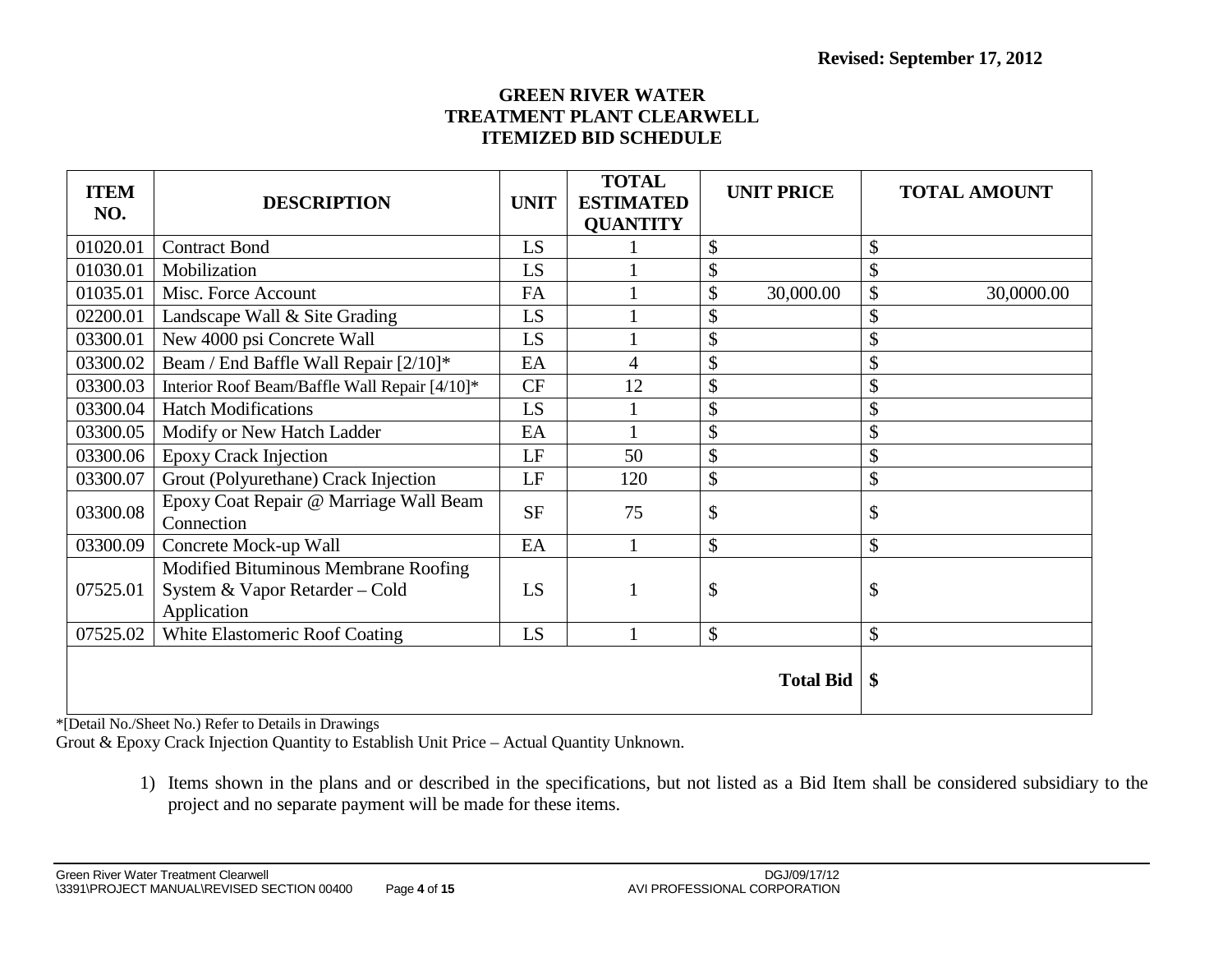# **ALTERNATE BID ITEM:**

| <b>ITEM</b><br>NO. | <b>DESCRIPTION</b>                                                                                   | <b>UNIT</b> | <b>TOTAL</b><br><b>ESTIMATED</b><br><b>OUANTITY</b> | <b>UNIT PRICE</b> | <b>TOTAL AMOUNT</b> |
|--------------------|------------------------------------------------------------------------------------------------------|-------------|-----------------------------------------------------|-------------------|---------------------|
|                    | Modified Bituminous Membrane Roofing<br>07525.01A   System & Vapor Retarder Using Torch<br>Cap Sheet | LS          |                                                     |                   |                     |

| Name:                    |         | Date:  |
|--------------------------|---------|--------|
|                          | (Print) |        |
| Company:                 |         | Phone: |
|                          |         |        |
| <b>Bidder Signature:</b> |         |        |
|                          |         |        |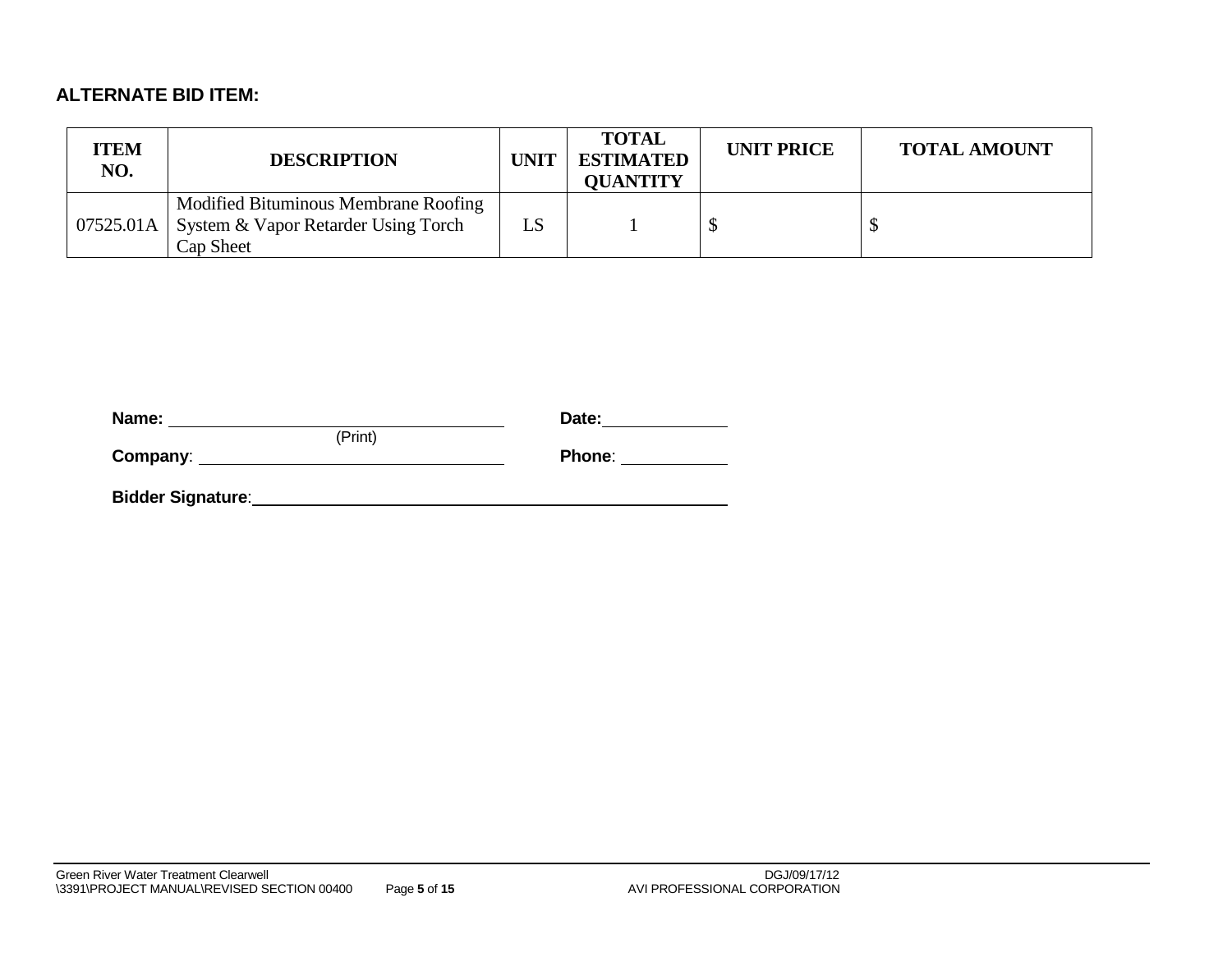# **ARTICLE 6 – TIME OF COMPLETION**

- 6.01 Bidder agrees that the Work will be substantially complete on or before December 1, 2012 and will be completed and ready for final payment in accordance with Paragraph 14.07 of the General Conditions on or before **December 15, 2012.**
- 6.02 Bidder accepts the provisions of the Agreement as to liquidated damages.

## **ARTICLE 7 – ATTACHMENTS TO THIS BID**

- 7.01 The following documents are submitted with and made a condition of this Bid:
	- A. Required Bid security in the form of Bond.
	- B. List of Proposed Subcontractors and Materials Supplier list
	- C. Non-Collusion Affidavits of Prime Bidders.
	- D. Pre-Qualification of Roofing Contractors

### **ARTICLE 8 – DEFINED TERMS**

8.01 The terms used in this Bid with initial capital letters have the meanings stated in the Instructions to Bidders, the General Conditions, and the Supplementary Conditions.

### **ARTICLE 9 – BID SUBMITTAL**

- 9.01 Attached hereto is an affidavit in proof that the undersigned has not entered into a collusive agreement with any person in respect to this bid or any other bid or the submitting of bids for the Contract for which this bid is submitted.
- 9.02 The undersign bidder [ ] has  $\lceil \cdot \rceil$  has not been granted a State Of Wyoming Certificate of Residency Status.
- 9.03 This Bid is submitted:

| Dated this new set of the set of the set of the set of the set of the set of the set of the set of the set of the set of the set of the set of the set of the set of the set of the set of the set of the set of the set of th | day of                                                                 |
|--------------------------------------------------------------------------------------------------------------------------------------------------------------------------------------------------------------------------------|------------------------------------------------------------------------|
|                                                                                                                                                                                                                                | (Month) (Year)                                                         |
| FIRM NAME:                                                                                                                                                                                                                     |                                                                        |
|                                                                                                                                                                                                                                | Bidder's Legal Stature: [ ] Corporation [ ] Partnership [ ] Individual |
|                                                                                                                                                                                                                                | [ ] Sole Proprietorship [ ] L.L.C. [ ] Other                           |
|                                                                                                                                                                                                                                | State of Incorporation                                                 |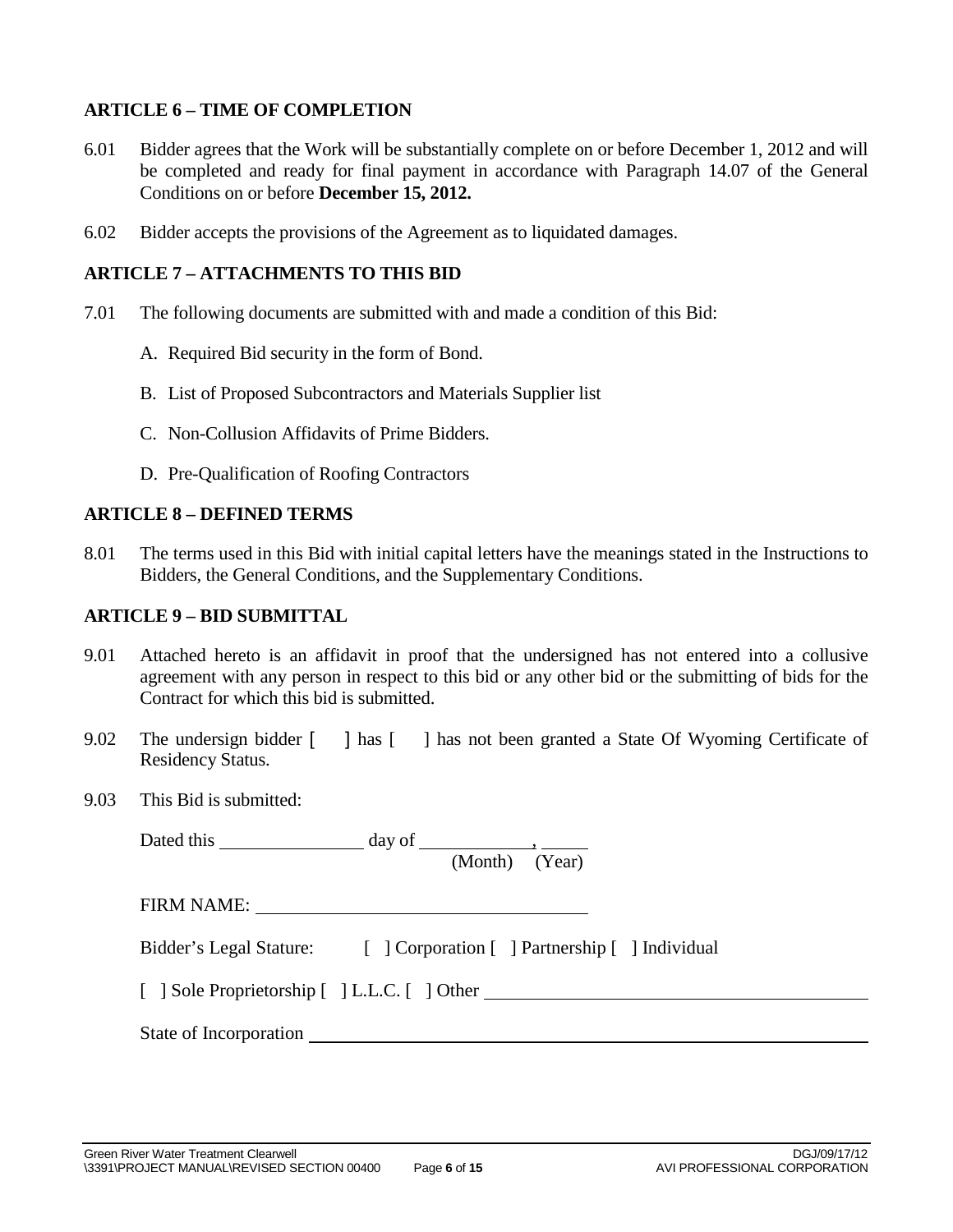| By: $\overline{\phantom{a}}$                                                                                                                                                                                                  |                                                                                            |
|-------------------------------------------------------------------------------------------------------------------------------------------------------------------------------------------------------------------------------|--------------------------------------------------------------------------------------------|
| (Bidder's Signature)                                                                                                                                                                                                          |                                                                                            |
|                                                                                                                                                                                                                               |                                                                                            |
|                                                                                                                                                                                                                               |                                                                                            |
| (Witness)                                                                                                                                                                                                                     |                                                                                            |
| state):                                                                                                                                                                                                                       | The Bidder acknowledges receipt of the following addenda to the Bid Documents (if none, so |
| Addendum No.                                                                                                                                                                                                                  | Dated                                                                                      |
|                                                                                                                                                                                                                               |                                                                                            |
|                                                                                                                                                                                                                               |                                                                                            |
| the control of the control of the control of the control of the control of the control of the control of the control of the control of the control of the control of the control of the control of the control of the control |                                                                                            |
|                                                                                                                                                                                                                               |                                                                                            |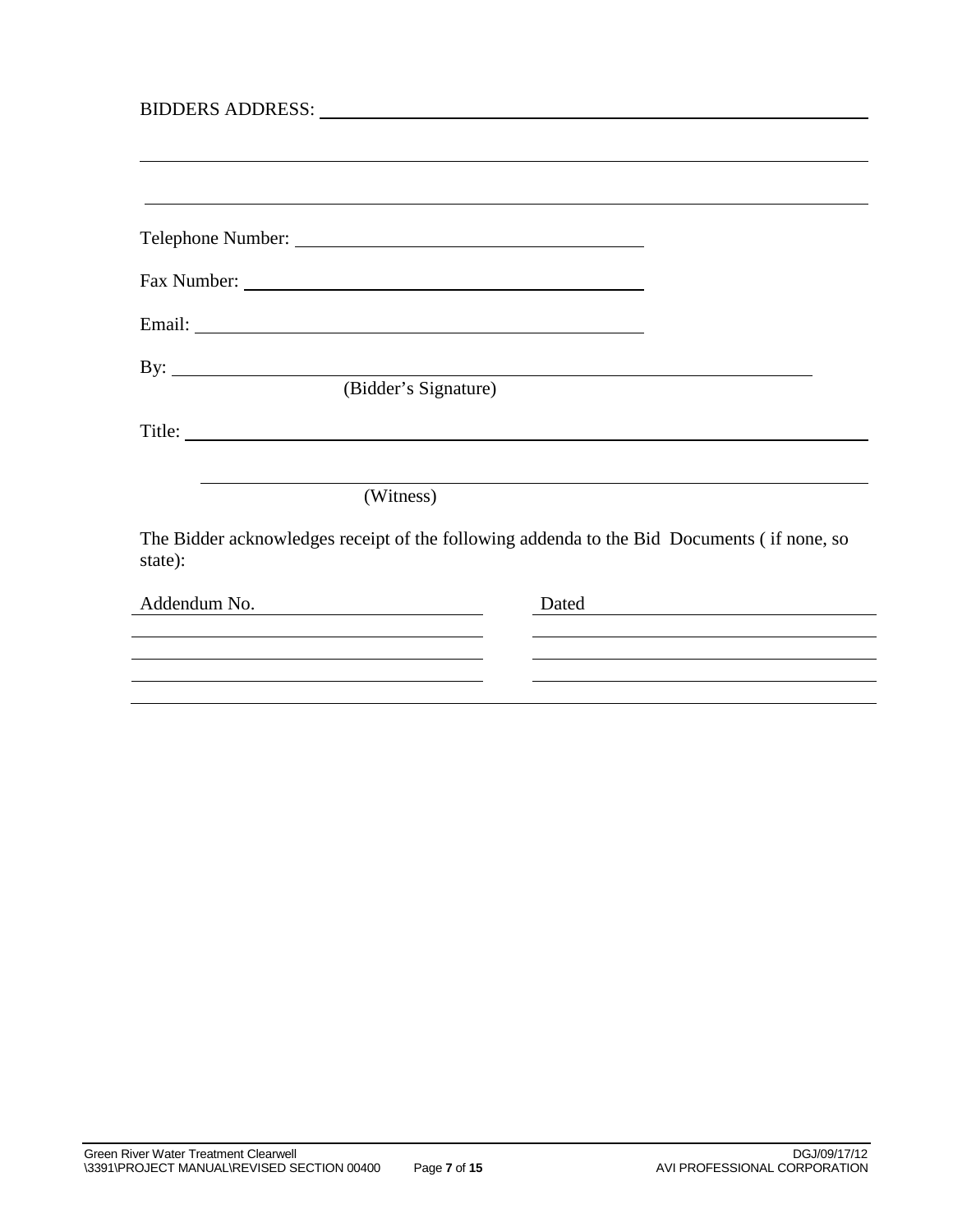## **BID BOND**

Any singular reference to Bidder, Surety, Owner or other party shall be considered plural where applicable.

BIDDER *(Name and Address)*:

SURETY *(Name and Address of Principal Place of Business)*:

OWNER *(Name and Address)*:

#### BID

Bid Due Date: Description *(Project Name and Include Location)*:

#### BOND

| <b>Bond Number:</b><br>Date (Not earlier than Bid due date): |           |
|--------------------------------------------------------------|-----------|
| Penal sum                                                    |           |
| (Words)                                                      | (Figures) |

Surety and Bidder, intending to be legally bound hereby, subject to the terms set forth below, do each cause this Bid Bond to be duly executed by an authorized officer, agent, or representative.

| <b>BIDDER</b> |                                                                                                                                                                                                                                                                                                                                  | (Seal) | <b>SURETY</b>           |                                                                                                     | (Seal)                                                           |
|---------------|----------------------------------------------------------------------------------------------------------------------------------------------------------------------------------------------------------------------------------------------------------------------------------------------------------------------------------|--------|-------------------------|-----------------------------------------------------------------------------------------------------|------------------------------------------------------------------|
|               | Bidder's Name and Corporate Seal                                                                                                                                                                                                                                                                                                 |        |                         | Surety's Name and Corporate Seal                                                                    |                                                                  |
| By:           | Signature                                                                                                                                                                                                                                                                                                                        |        | By:                     | Signature (Attach Power of Attorney)                                                                |                                                                  |
|               | <b>Print Name</b>                                                                                                                                                                                                                                                                                                                |        |                         | <b>Print Name</b>                                                                                   |                                                                  |
|               | Title                                                                                                                                                                                                                                                                                                                            |        |                         | Title                                                                                               |                                                                  |
| Attest:       | Signature                                                                                                                                                                                                                                                                                                                        |        | Attest:                 | Signature                                                                                           |                                                                  |
| $\mathbf{r}$  | Title<br>$\mathbf{z}$ , $\mathbf{z}$ , $\mathbf{z}$ , $\mathbf{z}$ , $\mathbf{z}$ , $\mathbf{z}$ , $\mathbf{z}$ , $\mathbf{z}$ , $\mathbf{z}$ , $\mathbf{z}$ , $\mathbf{z}$ , $\mathbf{z}$ , $\mathbf{z}$ , $\mathbf{z}$ , $\mathbf{z}$ , $\mathbf{z}$ , $\mathbf{z}$ , $\mathbf{z}$ , $\mathbf{z}$ , $\mathbf{z}$ ,<br>$\cdots$ |        | $\cdot$ $\cdot$ $\cdot$ | Title<br>$\mathbf{r}$ $\mathbf{r}$ $\mathbf{r}$ $\mathbf{r}$ $\mathbf{r}$ $\mathbf{r}$ $\mathbf{r}$ | $\mathbf{v}$ $\mathbf{v}$ $\mathbf{v}$ $\mathbf{v}$ $\mathbf{v}$ |

*Note: Above addresses are to be used for giving any required notice. Provide execution by any additional parties, such as joint venturers, if necessary.*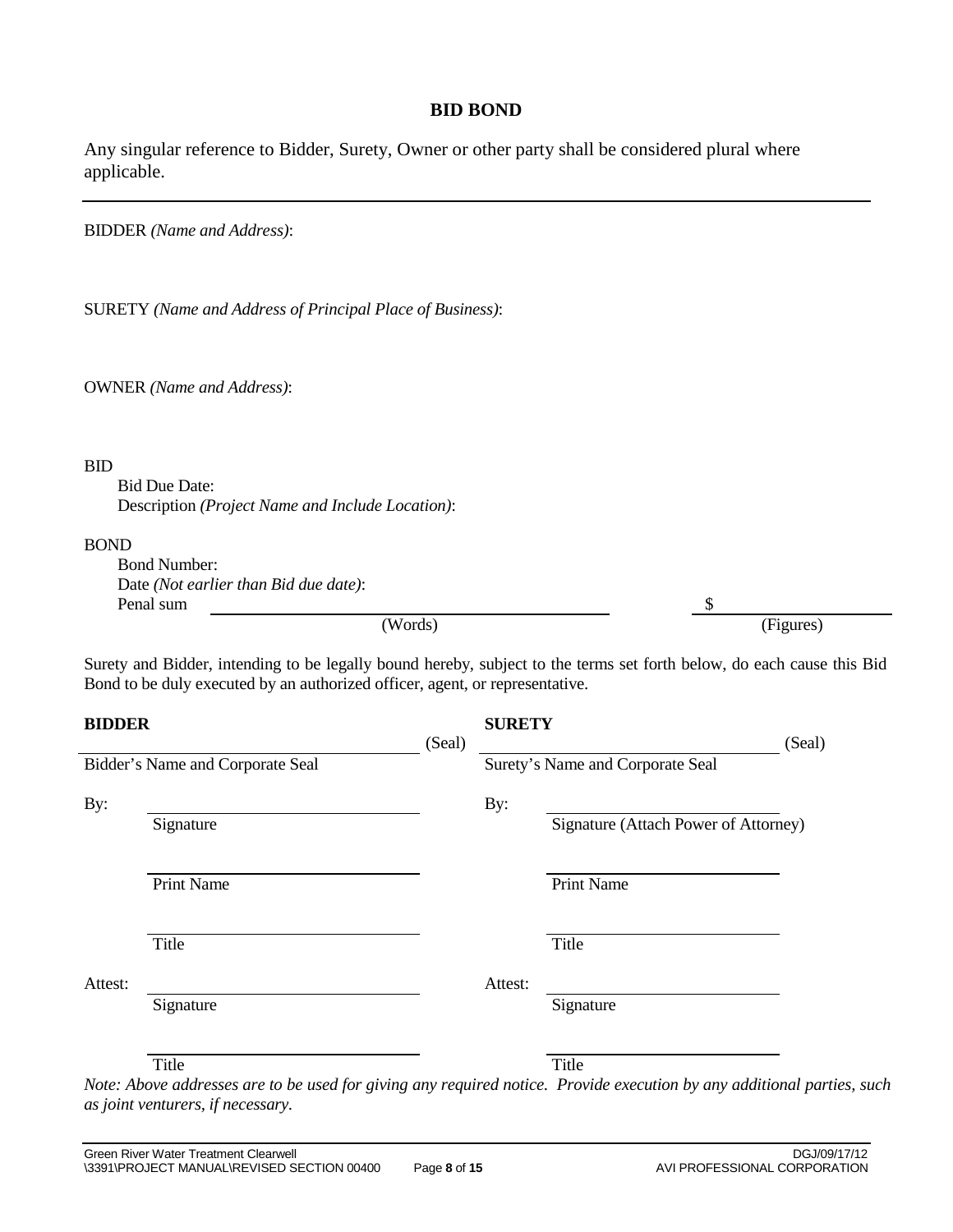1. Bidder and Surety, jointly and severally, bind themselves, their heirs, executors, administrators, successors, and assigns to pay to Owner upon default of Bidder the penal sum set forth on the face of this Bond. Payment of the penal sum is the extent of Bidder's and Surety's liability. Recovery of such penal sum under the terms of this Bond shall be Owner's sole and exclusive remedy upon default of Bidder.

2. Default of Bidder shall occur upon the failure of Bidder to deliver within the time required by the Bidding Documents (or any extension thereof agreed to in writing by Owner) the executed Agreement required by the Bidding Documents and any performance and payment bonds required by the Bidding Documents.

- 3. This obligation shall be null and void if:
	- 3.1 Owner accepts Bidder's Bid and Bidder delivers within the time required by the Bidding Documents (or any extension thereof agreed to in writing by Owner) the executed Agreement required by the Bidding Documents and any performance and payment bonds required by the Bidding Documents, or
	- 3.2 All Bids are rejected by Owner, or
	- 3.3 Owner fails to issue a Notice of Award to Bidder within the time specified in the Bidding Documents (or any extension thereof agreed to in writing by Bidder and, if applicable, consented to by Surety when required by Paragraph 5 hereof).

4. Payment under this Bond will be due and payable upon default of Bidder and within 30 calendar days after receipt by Bidder and Surety of written notice of default from Owner, which notice will be given with reasonable promptness, identifying this Bond and the Project and including a statement of the amount due.

5. Surety waives notice of any and all defenses based on or arising out of any time extension to issue Notice of Award agreed to in writing by Owner and Bidder, provided that the total time for issuing Notice of Award including extensions shall not in the aggregate exceed 120 days from Bid due date without Surety's written consent.

6. No suit or action shall be commenced under this Bond prior to 30 calendar days after the notice of default required in Paragraph 4 above is received by Bidder and Surety and in no case later than one year after Bid due date.

7. Any suit or action under this Bond shall be commenced only in a court of competent jurisdiction located in the state in which the Project is located.

8. Notices required hereunder shall be in writing and sent to Bidder and Surety at their respective addresses shown on the face of this Bond. Such notices may be sent by personal delivery, commercial courier, or by United States Registered or Certified Mail, return receipt requested, postage pre-paid, and shall be deemed to be effective upon receipt by the party concerned.

9. Surety shall cause to be attached to this Bond a current and effective Power of Attorney evidencing the authority of the officer, agent, or representative who executed this Bond on behalf of Surety to execute, seal, and deliver such Bond and bind the Surety thereby.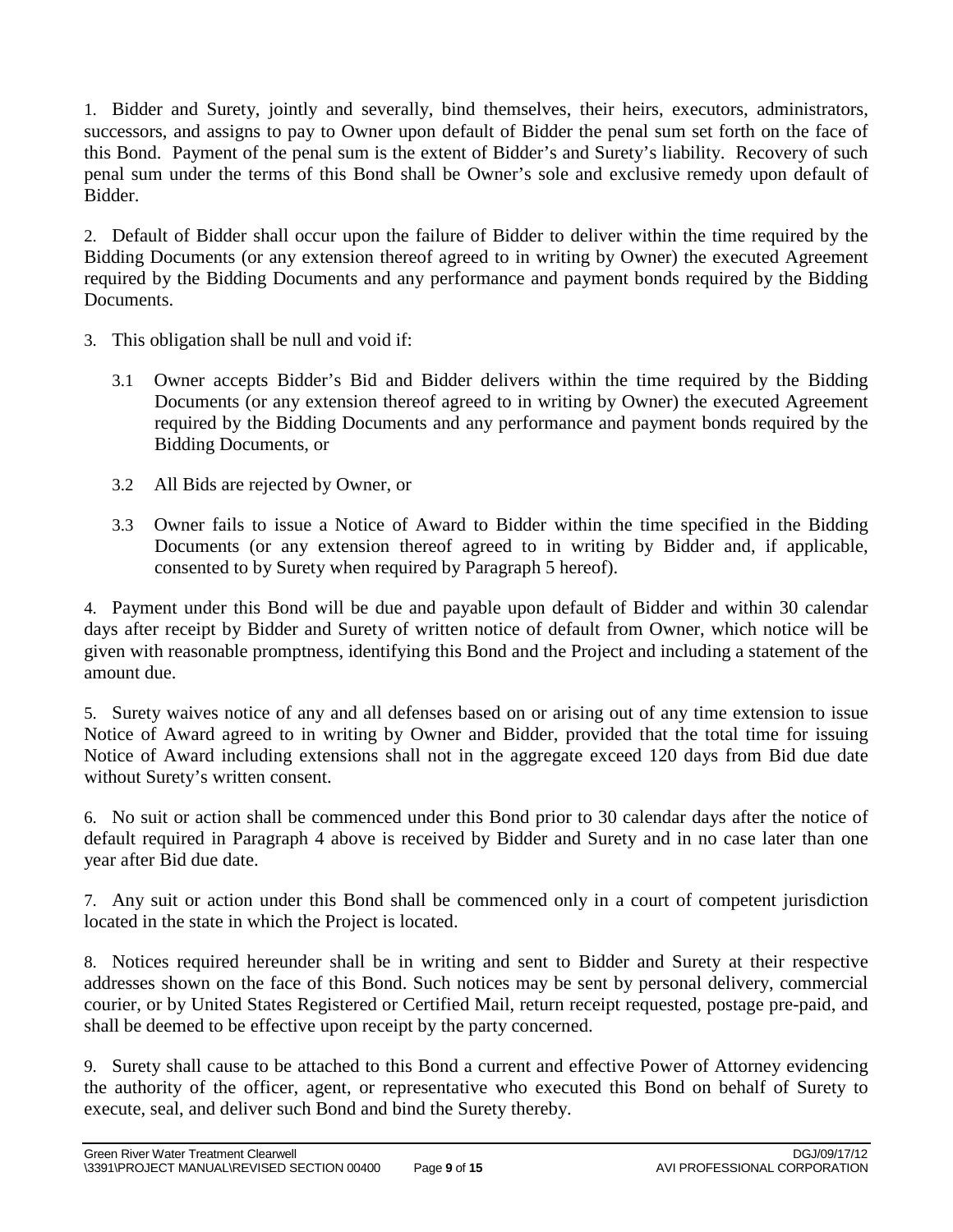10. This Bond is intended to conform to all applicable statutory requirements. Any applicable requirement of any applicable statute that has been omitted from this Bond shall be deemed to be included herein as if set forth at length. If any provision of this Bond conflicts with any applicable statute, then the provision of said statute shall govern and the remainder of this Bond that is not in conflict therewith shall continue in full force and effect.

11. The term "Bid" as used herein includes a Bid, offer, or proposal as applicable.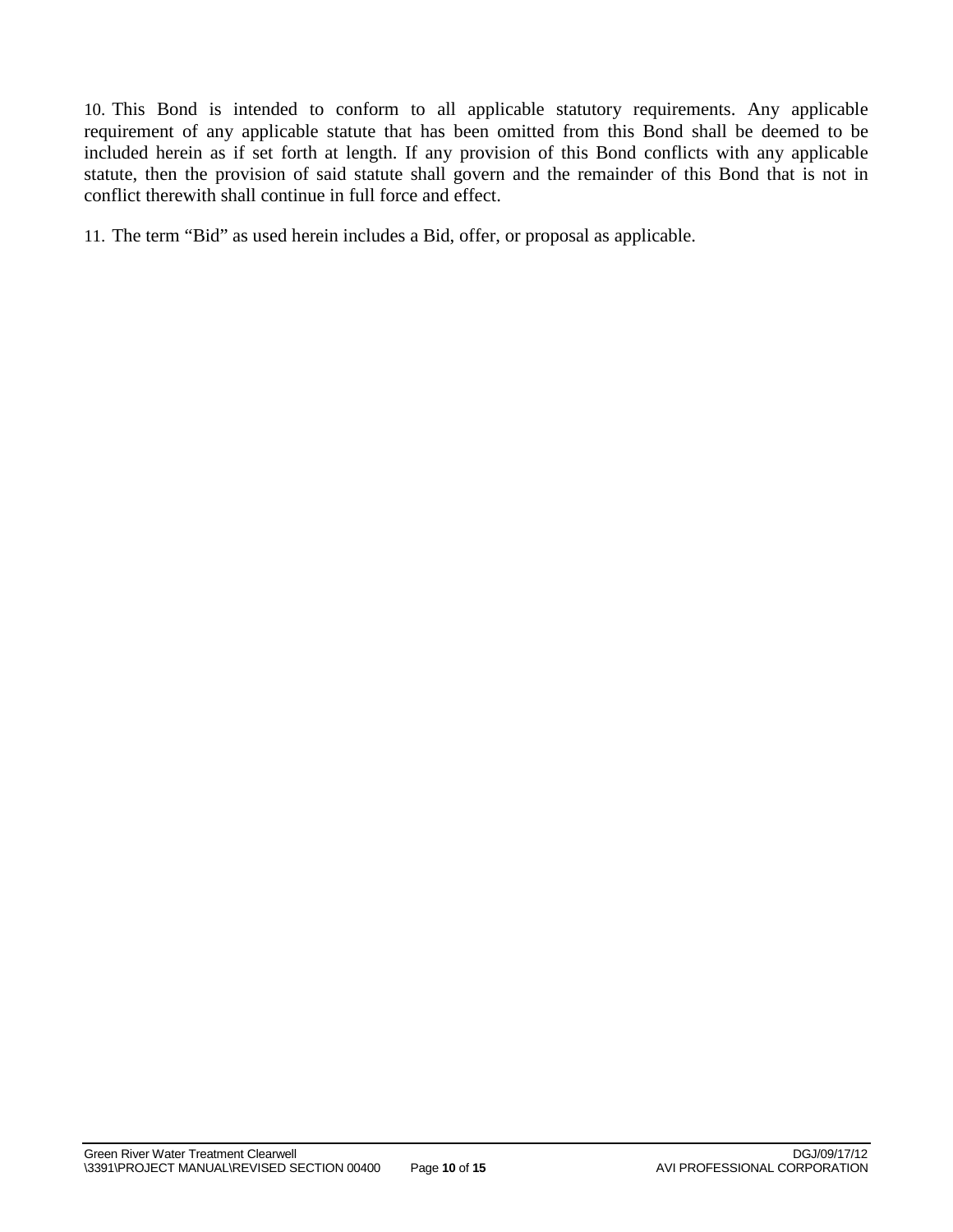# **NON-COLLUSION AFFIDAVIT OF PRIME BIDDERS**

| State of |
|----------|
|----------|

County of

 $\frac{1}{2}$ , being first duly sworn, deposes and says that:

(1) He/she is (owner, partner, officer, representative, or agent) of

The bidder that has submitted the attached bid;

(2) He/she is fully informed respecting the preparation and contents of the attached bid and of all pertinent circumstances respecting such bid:

(3) Such bid is genuine and is not a collusive or sham bid:

(4) Neither the said bidder nor any of its officers, partners, owners, agents, representatives, employees, or parties in interest, including this affiant, has in any way colluded, conspired, connived or agreed, directly or indirectly with any other bidder, firm, or person to submit a collusive or sham bid in connection with the contract of which the attached bid has been submitted or to refrain from bidding in connection with such contract, or has in any manner, directly or indirectly, sought by agreement, collusion, communication, or conference with any other bidder, firm or person to fix the price or prices in the attached bid or of any other bidder; to fix any overhead, profit, or cost element of the bid price or the bid price of any other bidder; or to secure through any collusion, conspiracy, connivance, or unlawful agreement any advantage against the Green River Joint Powers Water Board or any person interested in the proposed contract; and

(5) The price or prices quoted in the attached bid are fair and proper and are not tainted by any collusion, conspiracy, connivance, or unlawful agreement on the part of the bidder or any of the bidder's agents, representatives, owners, employees, or parties in interest, including this affiant.

Signed\_\_\_\_\_\_\_\_\_\_\_\_\_\_\_\_\_\_\_\_\_\_\_\_\_\_\_\_\_\_\_\_\_\_\_\_\_\_

Subscribed and sworn to before me this  $\_\_\_\_\_\_\_\_\$  day of  $\_\_\_\_\_\_\_\_\_\_\_\.\_$ \_\_\_\_\_\_\_\_\_\_\_\_\_\_\_\_\_\_\_\_\_\_\_\_\_\_\_\_\_\_\_\_\_\_\_\_\_\_\_\_\_\_

\_\_\_\_\_\_\_\_\_\_\_\_\_\_\_\_\_\_\_\_\_\_\_\_\_\_\_\_\_\_\_\_\_\_\_\_\_\_\_\_\_\_ (Title)

My Commission expires\_\_\_\_\_\_\_\_\_\_\_\_\_\_\_\_\_\_\_\_\_\_\_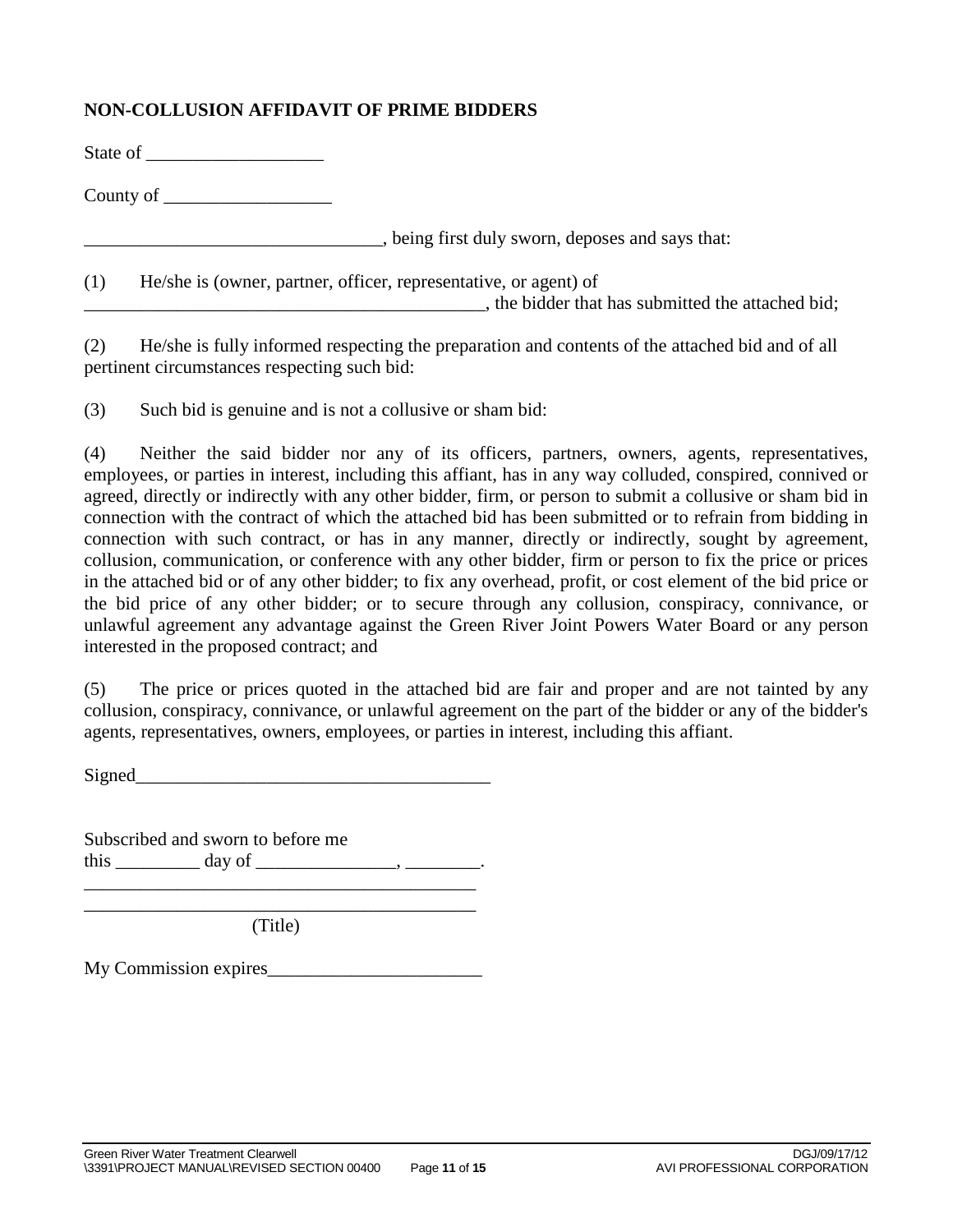# **SUBCONTRACTORS AND MATERIALS SUPPLIERS LIST**

Bidder's Name\_\_\_\_\_\_\_\_\_\_\_\_\_\_\_\_\_\_\_\_\_\_\_\_\_\_\_\_\_\_\_ \_\_\_\_\_\_\_\_\_\_\_\_\_\_\_\_\_\_\_\_

List materials suppliers and subcontractors proposed for this project and return list with bid:

| <b>WORK</b> | <b>SUBCONTRACTOR OR</b><br><b>MATERIAL SUPPLIER</b> | <b>CITY/STATE</b> | $%$ OF<br><b>WORK</b> |
|-------------|-----------------------------------------------------|-------------------|-----------------------|
|             |                                                     |                   |                       |
|             |                                                     |                   |                       |
|             |                                                     |                   |                       |
|             |                                                     |                   |                       |
|             |                                                     |                   |                       |
|             |                                                     |                   |                       |
|             |                                                     |                   |                       |
|             |                                                     |                   |                       |
|             |                                                     |                   |                       |
|             |                                                     |                   |                       |
|             |                                                     |                   |                       |
|             |                                                     |                   |                       |
|             |                                                     |                   |                       |
|             |                                                     |                   |                       |
|             |                                                     |                   |                       |
|             |                                                     |                   |                       |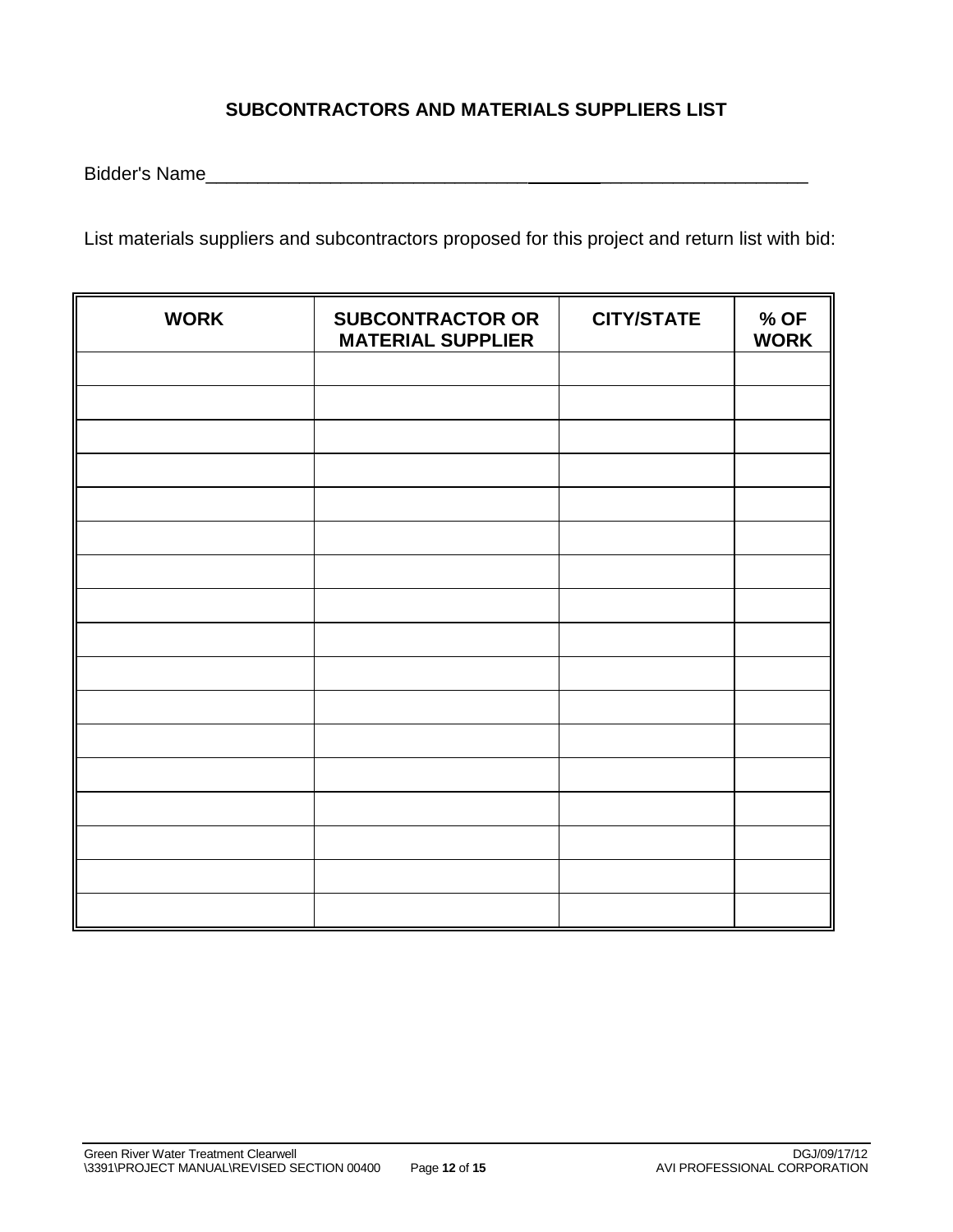# **PRE- QUALIFICATION OF ROOFING CONTRACTORS**

- 1. Only roofing manufactures listed in the Specifications and Addenda will be accepted.
- 2. The following shall be submitted for approval on or before the bid due date:
	- a. Roofing contractor shall submit a letter from the manufacturer that they are currently certified to install the roofing products specified so that the owners may receive a twenty (20) year No Dollar limit warranty, and that they have been a certified installer for the past five (5) years.
	- b. List not less than five (5) projects on which the type of roof system specified has been installed by the roofing contractor within the past three (3) years. The list should include at least one (1) project where hot asphalt application was used, one (1) project where cold process adhesive was used and one (1) project where low rise foam adhesive was used.
- 3. Contractors may submit additional qualification information that may be beneficial in the evaluation process.
- 4. The references may be contacted during the review process and the qualification statements may be used in making evaluations.
- 5. Contractor shall complete the following form and return the qualification statement with the Bid Form:
	- a. Do you currently have any projects that are incomplete and 90 days beyond Substantial Completion?
		- $[ ]$   $Yes$   $]$   $No$
	- b. Do you currently have any warranty-related issues that are incomplete 90 days following notification?
		- $[ ]$   $Yes$   $[ ]$   $No$
	- c. List manufacturer's that you are approved by to install 20 year NDL roof guarantees: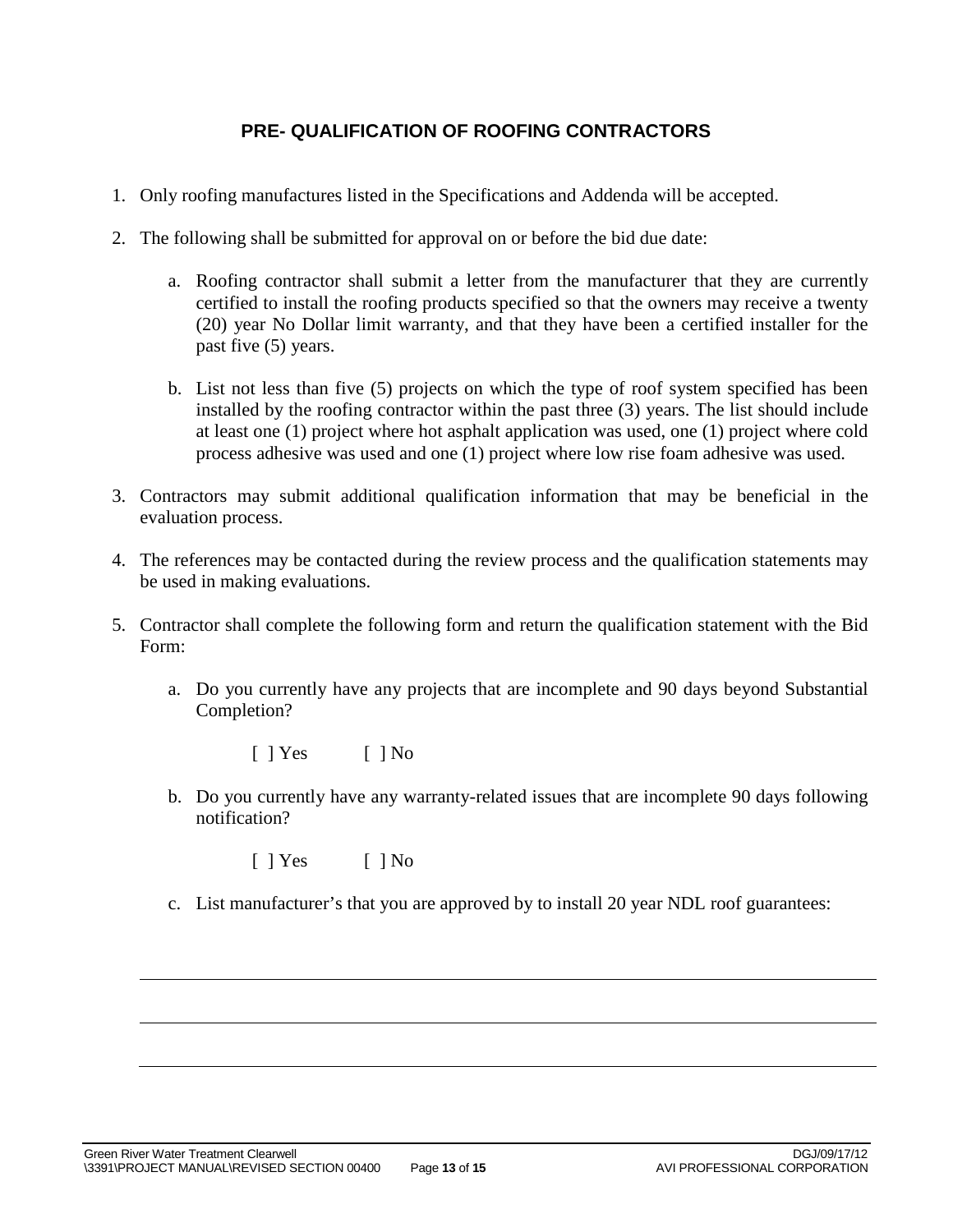Provide the following Information:

|                  | PROJECT LIST |                   |                 |                      |              |                       |       |
|------------------|--------------|-------------------|-----------------|----------------------|--------------|-----------------------|-------|
|                  | Location     | Year<br>Completed | Size Sq.<br>Ft. | *Materials & Methods | Manufacturer | <b>Contact Person</b> | Phone |
| $\perp$ .        |              |                   |                 |                      |              |                       |       |
| 2.               |              |                   |                 |                      |              |                       |       |
| 3.               |              |                   |                 |                      |              |                       |       |
| $\overline{4}$ . |              |                   |                 |                      |              |                       |       |
| 5.               |              |                   |                 |                      |              |                       |       |

\*Abbreviations may be used to describe materials used and method of attachment.

| <b>SBS</b> |          | SBS modified bitumen roof system    |
|------------|----------|-------------------------------------|
| APP        |          | APP modified bitumen roof system    |
| <b>GB</b>  | $\equiv$ | Gypsum core cover board             |
| <b>ISO</b> | $\equiv$ | Polyiscocyanurat rigid insulation   |
| CD         | $\equiv$ | Concrete deck                       |
| <b>MD</b>  | $\equiv$ | Metal deck                          |
| <b>WD</b>  | $\equiv$ | Wood deck                           |
| HA         | $\equiv$ | Hot asphalt                         |
| <b>CA</b>  | $\equiv$ | Cold process adhesive foam adhesive |
| LF         |          | Low rise foam adhesive              |